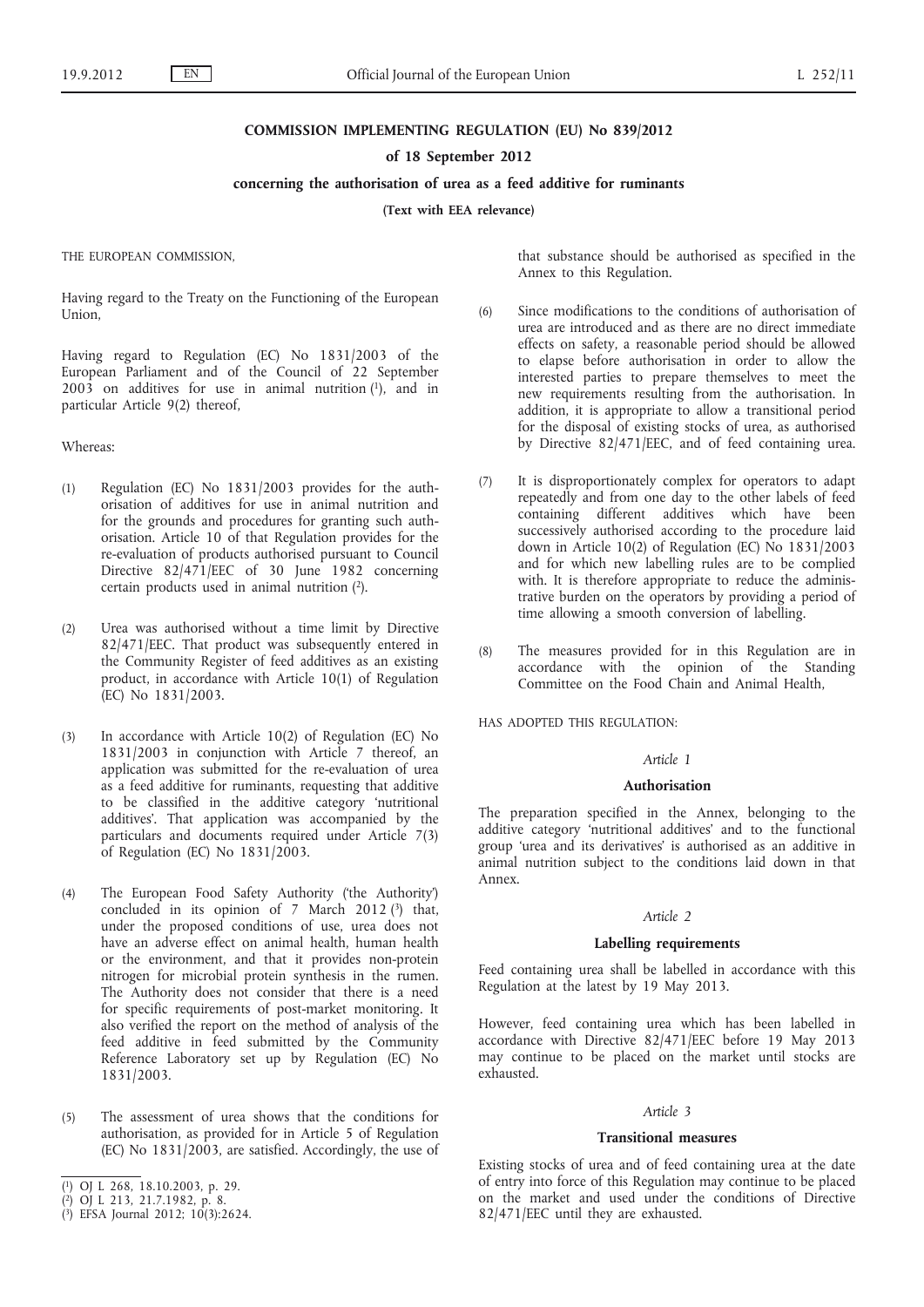# *Article 4*

# **Entry into force**

This Regulation shall enter into force on 19 November 2012.

This Regulation shall be binding in its entirety and directly applicable in all Member States.

Done at Brussels, 18 September 2012.

*For the Commission The President* José Manuel BARROSO